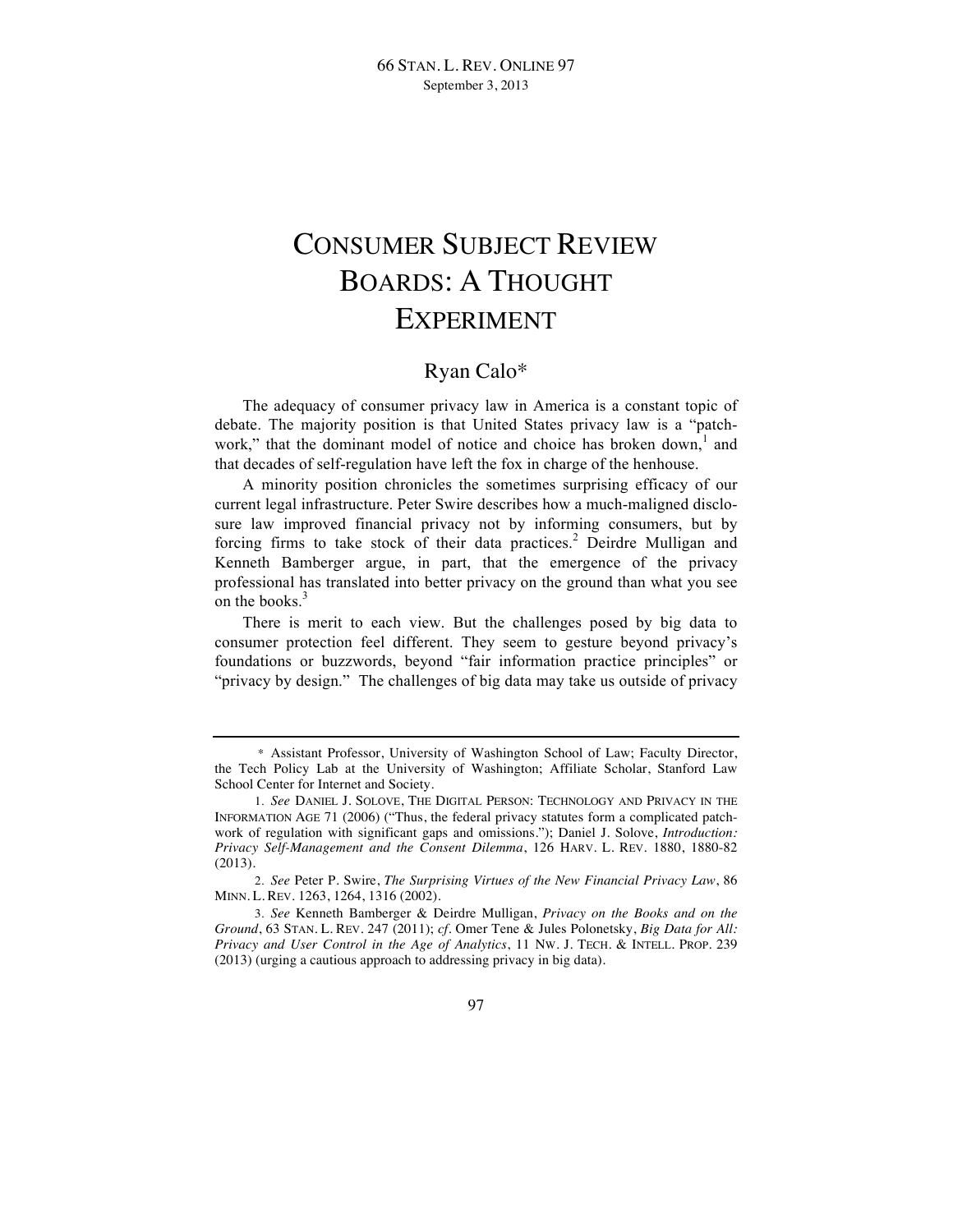altogether into a more basic discussion of the ethics of information.<sup>4</sup> The good news is that the scientific community has been heading down this road for thirty years. I explore a version of their approach here.

Part I discusses why corporations study consumers so closely, and what harm may come of the resulting asymmetry of information and control. Part II explores how established ethical principles governing biomedical and behavioral science might interact with consumer privacy.

## I. RATIONALES FOR STUDYING BEHAVIOR

There are only a handful of reasons to study someone very closely. If you spot a tennis rival filming your practice, you can be reasonably sure that she is studying up on your style of play. Miss too many backhands and guess what you will encounter come match time. But not all careful scrutiny is about taking advantage. Doctors study patients to treat them. Good teachers follow students to see if they are learning. Social scientists study behavior in order to understand and improve the quality of human life.

Why do corporations study consumers? An obvious reason is to figure out what consumers want so as to be in a position to deliver it—hopefully better and cheaper than a competitor. I assume the reason that Microsoft employs the second greatest number of anthropologists in the world (after the United States government)<sup>5</sup> has to do with designing intuitive and useful software. But is that the only reason companies study consumers? And if not, how should we think about consumers as subjects of scientific scrutiny?

Were you to play the market equivalent of tennis against a corporation, it seems fair to think you would lose. They have several advantages. The first advantage is superior information. The websites and stores you visit gather whatever data they can about you and may supplement that information with profiles they purchase from third-party data brokers.<sup>6</sup> They also run data through powerful algorithms in a constant quest for novel insight.<sup>7</sup> The second advantage is that firms tend to control the circumstances of their transactions with consumers, sometimes entirely. Apple does not divulge its preferences and

<sup>4.</sup> My topic here is the intersection of corporate ethics and consumer privacy. There is a rich literature around the ethics of privacy, but it tends to focus on the importance of privacy as a value. *See, e.g.*, ANITA L. ALLEN, UNPOPULAR PRIVACY: WHAT MUST WE HIDE? (2011); James H. Moor, *The Ethics of Privacy Protection*, 39 LIBR. TRENDS 69 (1990).

<sup>5.</sup> *See* Graeme Wood, *Anthropology Inc.*, THE ATLANTIC (Feb. 20, 2013), http://www.theatlantic.com/magazine/archive/2013/03/anthropology-inc/309218.

<sup>6.</sup> *See* Julia Angwin, *The Web's New Gold Mine: Your Secrets*, WALL ST. J. (Jul. 30, 2010), http://online.wsj.com/article /SB10001424052748703940904575395073512989404.html.

<sup>7.</sup> *See* Ira S. Rubinstein et al., *Data Mining and Internet Profiling: Emerging Regulatory and Technical Approaches*, 75 U. CHI. L. REV. 261 (2008) (describing the capabilities of data mining).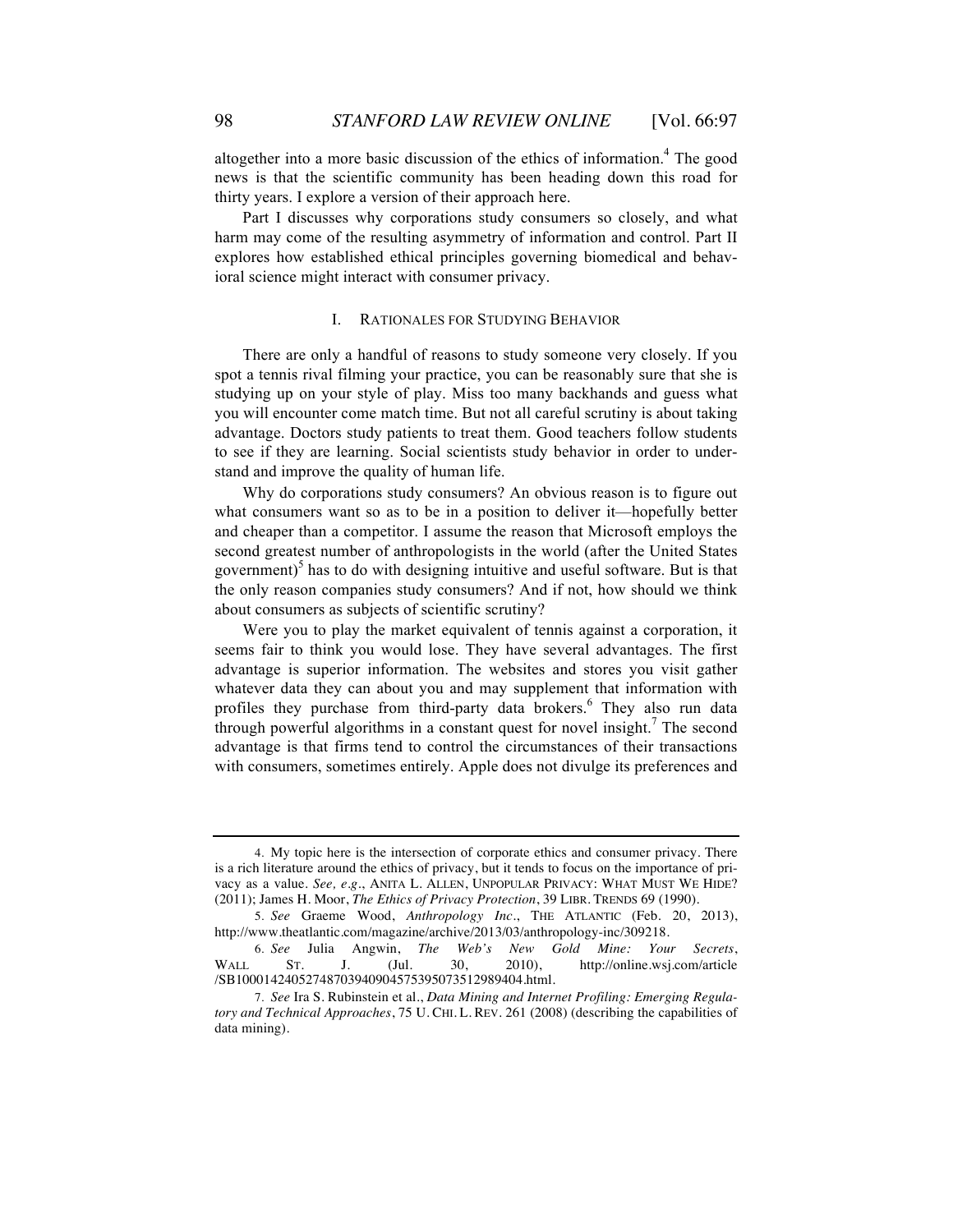travel to a website *you* created from scratch in order to sell you music.<sup>8</sup> Firms hire people with advanced degrees and give them access to cutting-edge technology and rich datasets. These people write the legal terms and design the virtual and physical spaces in which our interactions with the firms occur.

Such advantages are fine in a win-win situation. The truth, however, is that sometimes consumers lose. The well-documented use of software by banks to maximize consumer overdraft fees by manipulating when ATM and debit transactions get processed is a simple enough example.<sup>9</sup> But pause to consider the full universe of possibility. Recent research suggests that willpower is a finite resource that can be depleted or replenished over time.<sup>10</sup> Imagine that concerns about obesity lead a consumer to try to hold out against her favorite junk food. It turns out there are times and places when she cannot. Big data can help marketers understand exactly how and when to approach this consumer at her most vulnerable—especially in a world of constant screen time in which even our appliances are capable of a sales pitch.<sup>11</sup>

If this sort of thing sounds far-fetched, consider two recent stories published by the *New York Times*. The first article*—*obligatory in any discussion of big data and privacy—focuses on how the retail giant Target used customer purchase history to determine who among its customers was pregnant, following which Target added ads related to babies in their direct marketing to those customers.12 A second article describes the "extraordinary" lengths to which

9. *See* Halah Touryalai, *Are Banks Manipulating Your Transactions to Charge You an Overdraft Fee?*, FORBES (Feb. 22, 2012), http://www.forbes.com/sites/halahtouryalai /2012/02/22/are-banks-manipulating-your-transactions-to-charge-you-an-overdraft-fee

<sup>8.</sup> The ability to design the interface means, for instance, that Apple can update the look of its progress bar to create the appearance of faster download times. See CHRIS HARRISON ET AL., FASTER PROGRESS BARS: MANIPULATING PERCEIVED DURATION WITH VISUAL AUGMENTATIONS (2010), *available at* http://www.chrisharrison.net/projects /progressbars2/ProgressBarsHarrison.pdf (finding Apple's new progress bar reduces perceived duration by 11% in subjects). Apple even brings psychology to bear in its physical store. *See, e.g.*, Marcus Morretti, *Revealed: These 10 Extraordinary Rules Make Apple Stores the Most Profitable Retailers in the World*, BUS. INSIDER (June 18, 2012), http://www.businessinsider.com/genius-bar-apple-store-secrets-2012-1?op=1.

<sup>(</sup>reporting on the launch of a Consumer Finance Protection Bureau investigation into how banks process overdraft fees). Several banks eventually settled multimillion-dollar class actions lawsuits.

<sup>10.</sup> For a popular account of this literature, see generally ROY BAUMEISTER & JOHN TIERNEY, WILLPOWER: REDISCOVERING THE GREATEST HUMAN STRENGTH (2012).

<sup>11.</sup> Objects, from watches to refrigerators, will increasingly be networked and have interfaces. A report by the Swiss mobile device company Ericsson and the Alexandra Institute estimates about fifty billion devices will be networked by 2020 into an "Internet of Things." *See* INSPIRING THE INTERNET OF THINGS! 2 (Mirko Presser & Jan Holler, eds., 2011), *available at* http://www.alexandra.dk/uk/services/publications/documents /iot\_comic\_book.pdf.

<sup>12.</sup> Charles Duhigg, *How Companies Learn Your Secrets*, N.Y. TIMES MAG. (Feb. 16, 2012), http://www.nytimes.com/2012/02/19/magazine/shopping-habits.html ?pagewanted=all&\_r=0.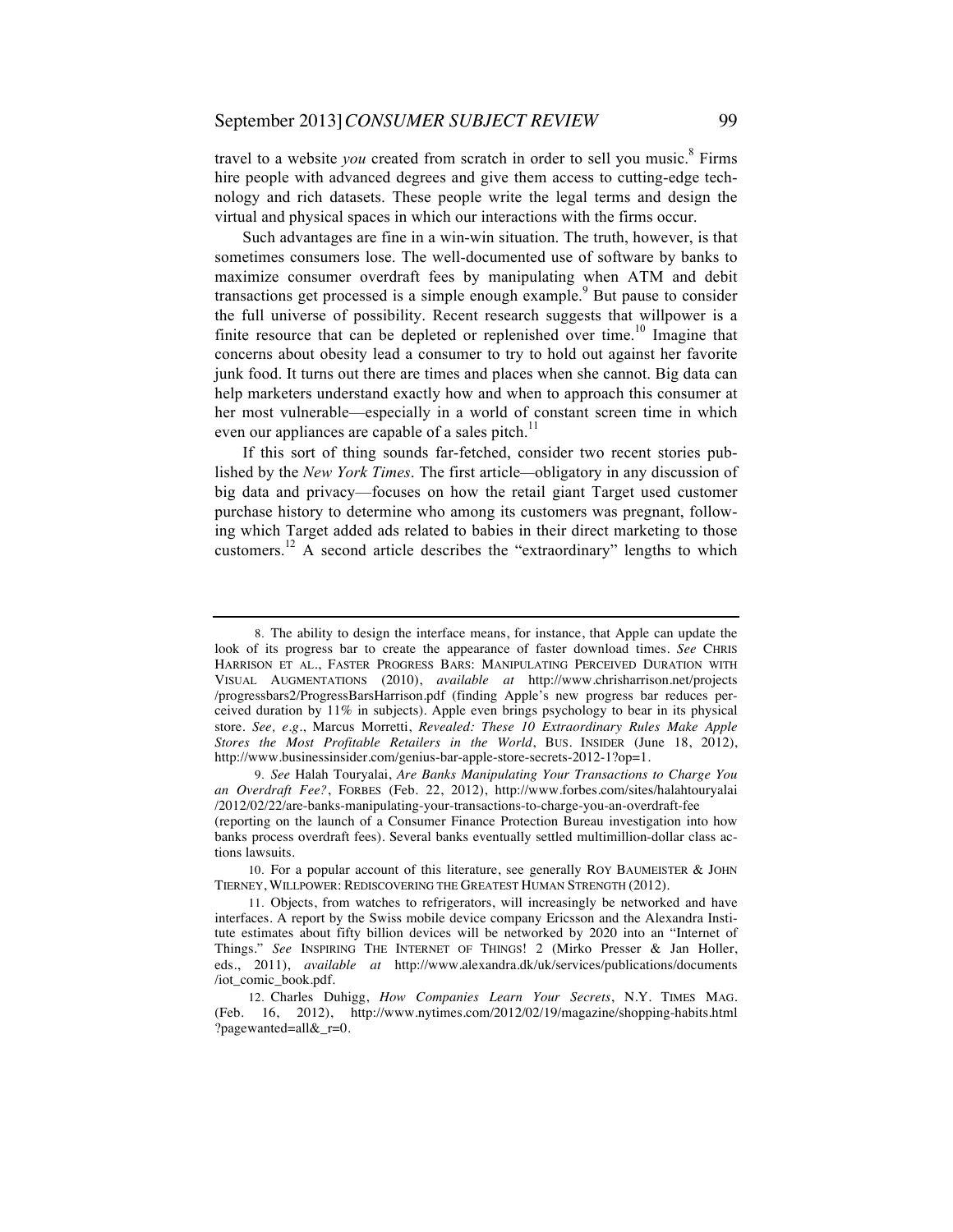food manufactures go to scientifically engineer craving.<sup>13</sup> Either story alone raises eyebrows. But taken together they bring us closer than is comfortable to the scenario described in the previous paragraph.

My current writing project, *Digital Market Manipulation*, discusses the incentives and opportunities of firms to use data to exploit the consumer of the future.<sup>14</sup> But it is easy to take such concerns too far. The ascendance of big data will likely improve as many lives as it impoverishes.<sup>15</sup> The same techniques that can figure out an individual consumer's reservation price or pinpoint a vulnerability to a demerit good can filter spam, catch terrorists, conserve energy, or spot a deadly drug interaction.<sup>16</sup> And big data may never deliver on its extraordinary promise. Both its proponents and detractors have a tendency to ascribe near magical powers to big data. These powers may never materialize.<sup>17</sup> Yet the possibility that firms will abuse their asymmetric access to and understanding of consumer data should not be discounted. I believe changes in this dynamic will prove the central consumer protection issue of our age.<sup>18</sup>

## II. ETHICAL PRINCIPLES

People have experimented on one another for hundreds of years. America and Europe of the twentieth century saw some particularly horrible abuses. In the 1970s, the U.S. Department of Health, Education, and Welfare commissioned twelve individuals, including two law professors, to study the ethics of biomedical and behavioral science and issue detailed recommendations. The resulting Belmont Report—so named after an intensive workshop at the Smithsonian Institute's Belmont Conference Center—is a statement of principles that

<sup>13.</sup> Michael Moss, *The Extraordinary Science of Addictive Junk Food*, N.Y. TIMES MAG. (Feb. 20, 2013), http://www.nytimes.com/2013/02/24/magazine/the-extraordinaryscience-of-junk-food.html?pagewanted=all.

<sup>14.</sup> Ryan Calo, *Digital Market Manipulation* (Univ. of Wash. Sch. of Law, Research Paper No. 2013-27, 2013), *available at* http://papers.ssrn.com/sol3/papers.cfm?abstract\_id= 2309703.

<sup>15.</sup> For a definition of big data and an optimistic account of its impact on society, see VIKTOR MAYER-SCHÖNBERGER & KENNETH CUKIER, BIG DATA: A REVOLUTION THAT WILL TRANSFORM HOW WE LIVE, WORK, AND THINK (2013).

<sup>16.</sup> *See id*; *see also* Jane Yakowitz, *Tragedy of the Data Commons*, 25 HARV. J.L. & TECH. 1, 8-10 (2011). "Reservation price" and "demerit good" are economic terms referring, respectively, to the highest price a person is willing to pay and a product that is harmful if over-consumed.

<sup>17.</sup> *See* Paul Ohm, Response, *The Underwhelming Benefits of Big Data*, 161 U. PA. L. REV. ONLINE 339, 345 (2013), *available at* http://www.pennlawreview.com/online/161-U-Pa-L-Rev-Online-339.pdf.

<sup>18.</sup> Already much consumer protection law focuses on asymmetries of information and bargaining power, which big data stands to dramatically enhance.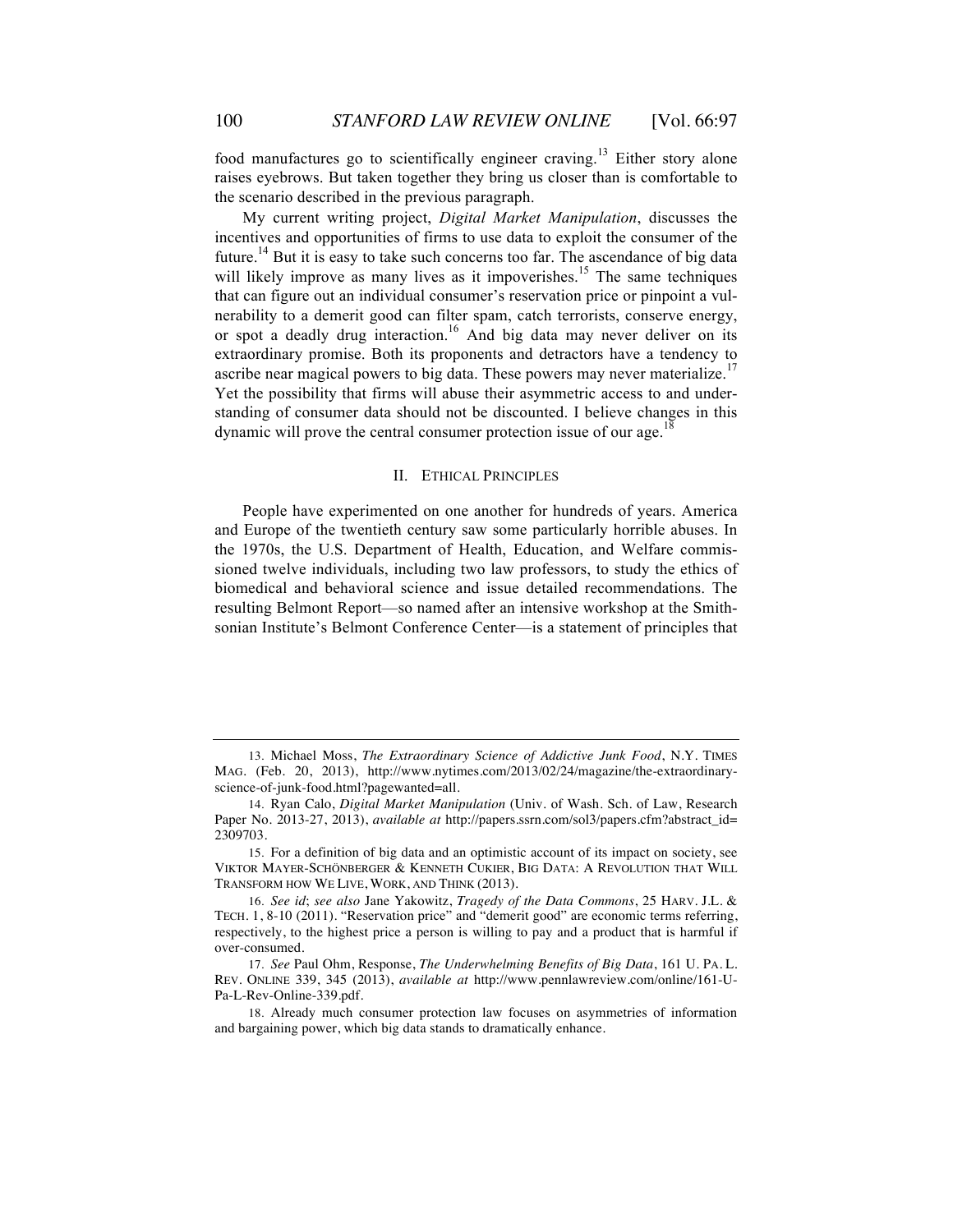aims to assist researchers in resolving ethical problems around human-subject research.<sup>19</sup>

The Report emphasizes informed consent—already a mainstay of consumer privacy  $law^{20}$  In recognition of the power dynamic between experimenter and subject, however, the Report highlights additional principles of "beneficence" and "justice." Beneficence refers to minimizing harm to the subject and society while maximizing benefit—a kind of ethical Learned Hand Formula. Justice prohibits unfairness in distribution, defined as the undue imposition of a burden or withholding of a benefit. The Department of Health, Education, and Welfare published the Belmont Report verbatim in the Federal Register and expressly adopted its principles as a statement of Department policy.<sup>21</sup>

Today, any academic researcher who would conduct experiments involving people is obligated to comply with robust ethical principles and guidelines for the protection of human subjects, even if the purpose of the experiment is to benefit those people or society. The researcher must justify her study in advance to an institutional, human subject review board (IRB) comprised of peers and structured according to specific federal regulations.<sup>22</sup> But a private company that would conduct experiments involving thousands of consumers using the same basic techniques, facilities, and personnel faces no such obligations, even where the purpose is to profit at the expense of the research subject. $^{23}$ 

Subjecting companies to the strictures of the Belmont Report and academic institutional review would not be appropriate. Firms must operate at speed and scale, protect trade secrets, and satisfy investors. Their motivations, cultures, and responsibilities differ from one another, let alone universities. And that is setting aside the many criticisms of IRBs in their original context as plodding or skewed.<sup>24</sup> Still, companies interested in staying clear of scandal, lawsuit, and

24. *See, e.g.*, Dale Carpenter, *Institutional Review Boards, Regulatory Incentives, and Some Modest Proposals for Reform*, 101 NW. U. L. REV. 687 (2007).

<sup>19.</sup> NAT'L COMM'N FOR THE PROT. OF HUMAN SUBJECTS OF BIOMEDICAL & BEHAVIORAL RESEARCH, THE BELMONT REPORT: ETHICAL PRINCIPLES AND GUIDELINES FOR THE PROTECTION OF HUMAN SUBJECTS OF RESEARCH (1978).

<sup>20.</sup> *See* M. Ryan Calo, *Against Notice Skepticism in Privacy (and Elsewhere)*, 87 NOTRE DAME L. REV. 1027, 1028, 1032 (2012).

<sup>21.</sup> Protection of Human Subjects, 44 Fed. Reg. 23,192 (Apr. 18, 1979).

<sup>22.</sup> *See* Protection of Human Subjects, 45 C.F.R. §§ 46.103, 46.108 (2012) (describing IRB functions and operations).

<sup>23.</sup> *Cf.* EVGENY MOROZOV, TO SAVE EVERYTHING, CLICK HERE: THE FOLLY OF TECHNOLOGICAL SOLUTIONISM 148 (2013) ("What institutional research board would approve Google's quixotic plan to send a fleet of vehicles to record private data floating through WiFi networks or the launch of Google Buzz . . . ?"). Morozov's point seems to be that technology companies should think before innovating. I'm not sure I agree with this frame. His examples are also curious—there is no evidence that Google sniffed WiFi on purpose and the problem with Google Buzz was *not enough* advanced consumer testing. *See also* Ohm, *supra* note 17, at 345 (noting that hospitals examining health records should conform to human subject research rules).